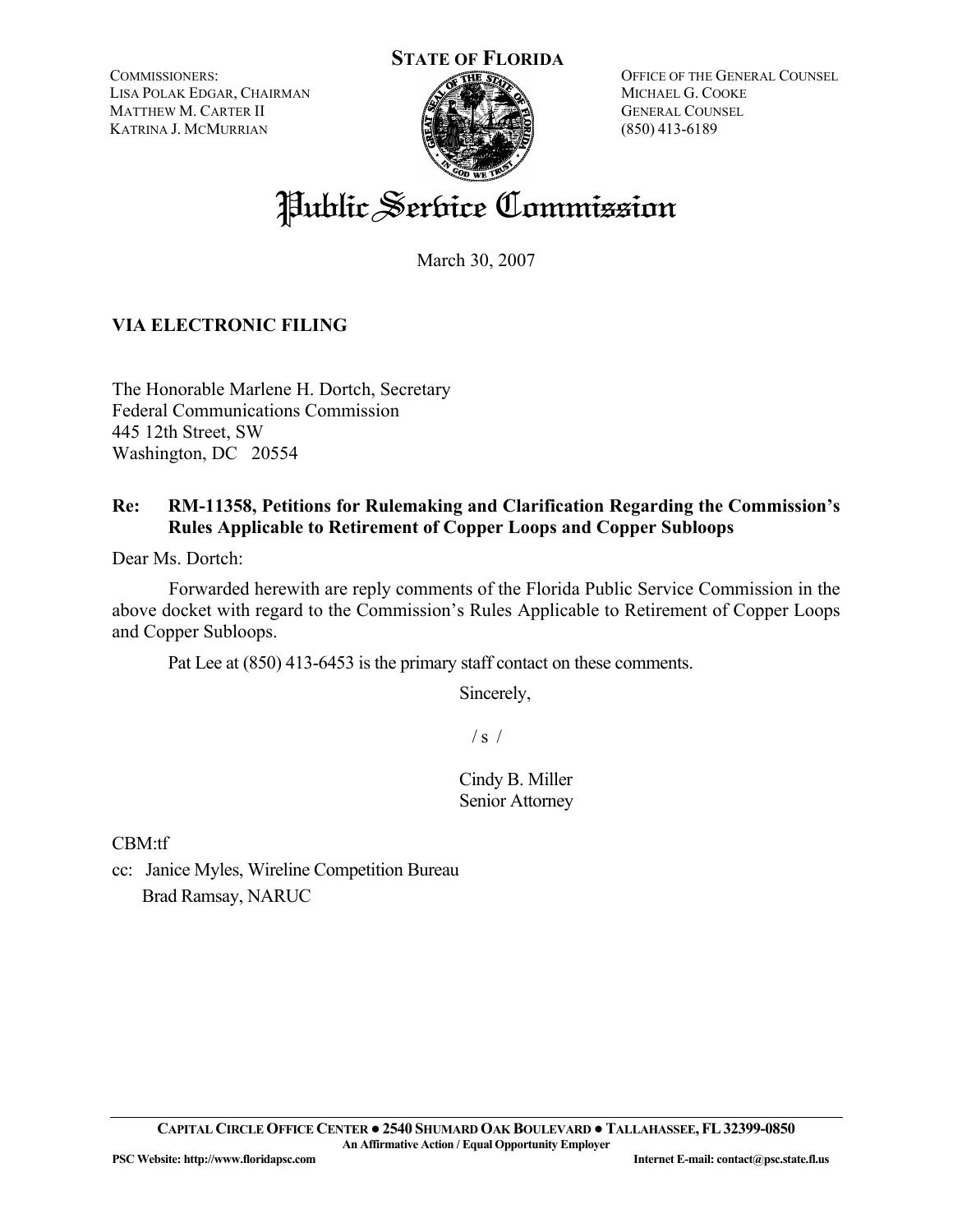#### **Before the Federal Communications Commission Washington, D.C. 20054**

| In the Matter of:                                 |                            |
|---------------------------------------------------|----------------------------|
| <b>Petitions for Rulemaking and Clarification</b> | <b>Docket No. RM-11358</b> |
| <b>Regarding the Commission's Rules</b>           |                            |
| <b>Applicable to Retirement of Copper Loops</b>   |                            |
| and Copper Subloops                               |                            |
|                                                   |                            |

#### **REPLY COMMENTS OF THE FLORIDA PUBLIC SERVICE COMMISSION**

The Florida Public Service Commission (FPSC) respectfully submits these reply comments in response to the Federal Communications Commission's (FCC's) Public Notice released on January 30, 2007. This Notice (DA 07-209) seeks comment on Competitive Local Exchange Carrier (CLEC) petitions for rulemaking and clarification regarding the FCC's rules applicable to the retirement of copper loops and copper subloops. The FPSC supports the requests for a rulemaking proceeding.

In the Triennial Review Order (TRO), the FCC held that where an ILEC elects to overbuild a route with fiber optic cable (i.e., to install fiber optic cable where copper cable currently exists), the ILEC does not have to unbundle the newly installed fiber cable for its competitors, for the provision of broadband services. However, a CLEC is still entitled to obtain a voice grade circuit along such routes. The ILEC must either provide the CLEC a 64 kbps (DS0 or voice grade) channel on the fiber facility, or provide access to the existing copper loop if it has not been "retired." If the ILEC elects to retire the copper cable, it must provide notice that it intends to do so. In addition, the FCC concluded that it was unnecessary, at that time, to require affirmative regulatory approval prior to the retirement of any copper loop facilities. The FCC held that its existing rules, with minor modifications, would serve as adequate safeguards.